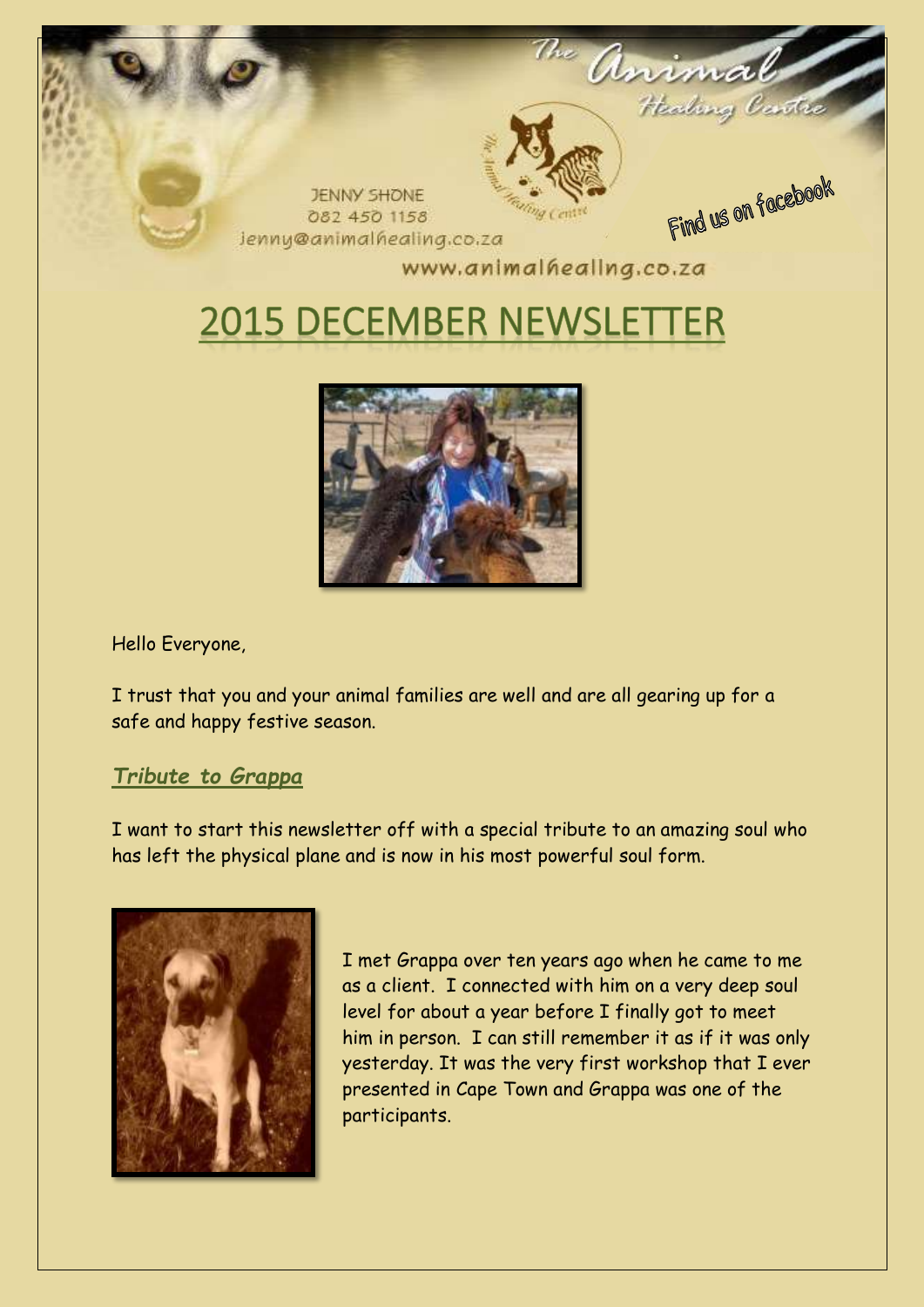He was amazing. The first thing that struck me about Grappa was his extreme wisdom. Over the years I was lucky enough to be able to tap into his wisdom on many occasions. He always had the most profound lessons to teach in every connection we made.

In the work I do with the animals, I often get to meet the human side of the relationships and through my connections with Grappa I got to meet Michaela, his human soul mate.

Michaela and Grappa were literally connected through the heart as if they were one soul. They often went for long runs on the beach in Noordhoek where Grappa would lead the pack.



Everyone who met Grappa loved him. He was such a popular and loving dog. Every year Michaela would organise a huge big event for his birthday. She would even send out invitations for his birthday celebration. And every year there would also be a Christmas message on a card coming from him.

I remember one year Michaela bought him a huge big flat screen TV for his birthday

and on another occasion she bought a sports car so he could travel in it with the top down. He always knew exactly how special he was to Michaela.

A couple of years ago I got to go and visit Michaela, Grappa and the rest of the pack. It was so special to be able to spend time with him in his own garden with his family with ''dogs and humans'' all around.



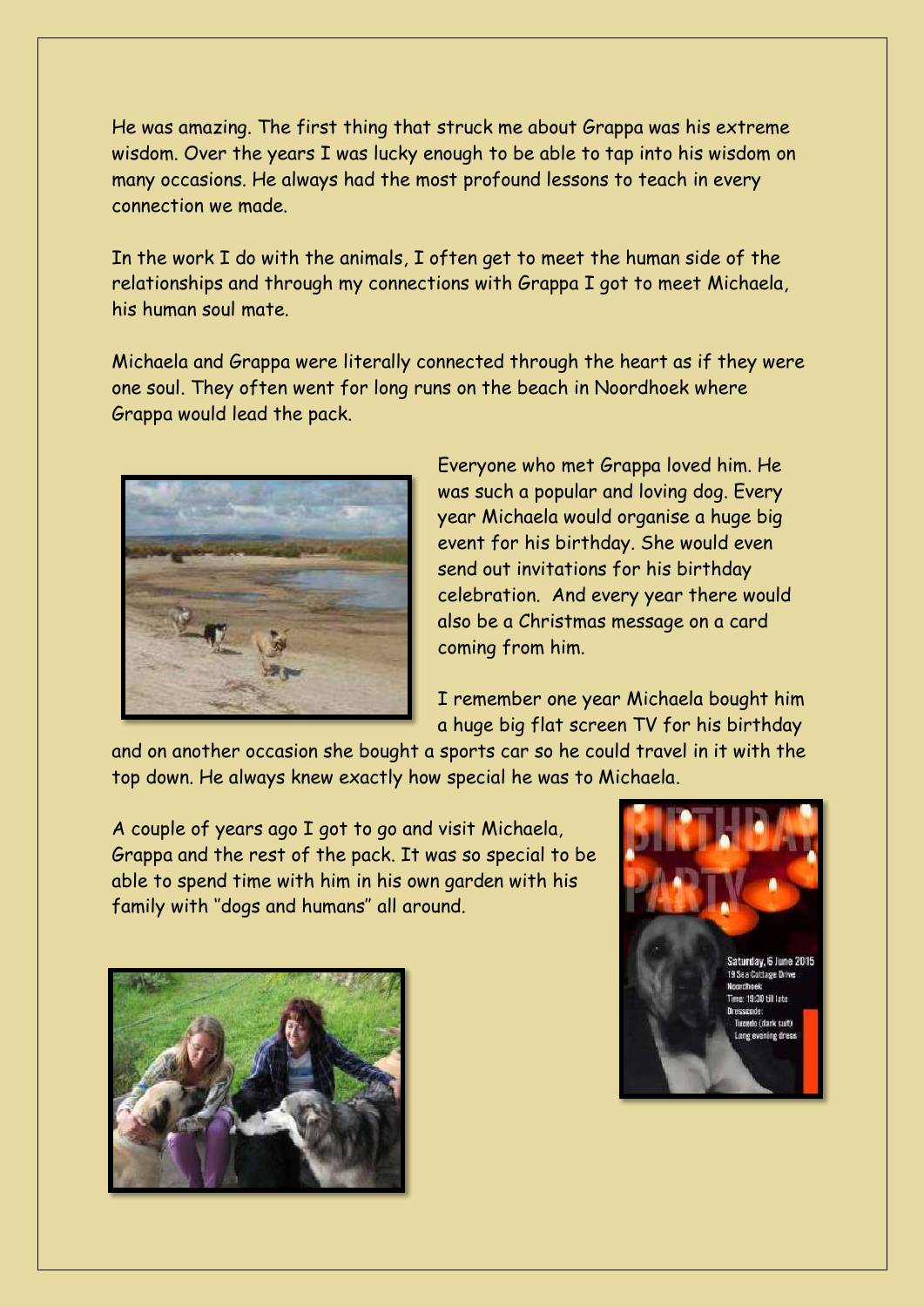I have so many memories of this amazing dog, it is so difficult to put it all into words. There are no words that can do enough justice to this special soul.

"Grappa, as difficult as this is for your family, I do know that you have risen above this heavy dimension that is earth and moved into the light. Just like a butterfly emerging from his cocoon. Your soul is powerful, your soul is strong and your soul is pure. And yes we will connect again because the soul connection is constant and can never be broken. There is now one more angel in heaven and one more star in the sky.Let your light always shine inside Michaela's heart and the hearts of your entire family."

### *Message from Grappa*

As I connected with Grappa to get this message I saw him surrounded by the most beautiful gold energy. The entire room just filled up with this gold light.

This is what he said:

"It is always so much more difficult for a human to lose an animal companion than it is for an animal to cross over into the light.

The reason for this is because the physical dimension is so full of pain, fear, anxiety, ego, loss and the necessity to want to control. These are all the negative emotions experienced in the physical dimension.

All these emotions are necessary for the growth of the soul. Because if you have never experienced any of these negative emotions then you will never be able to experience any of the positive emotions. It is only through experiencing the dark will you be able to experience the light.

Once the soul leaves the physical body and emerges into the light all physical restrictions and emotions just drop away and the soul is yet again in its true power and its true beauty. It is totally pure, full of love and will always stay near the people and animals who it is close to and who have shared many experiences and love while in the physical dimension.

I am now left with the deepest feeling of love, contentment and love. I am the light that shines in the dark."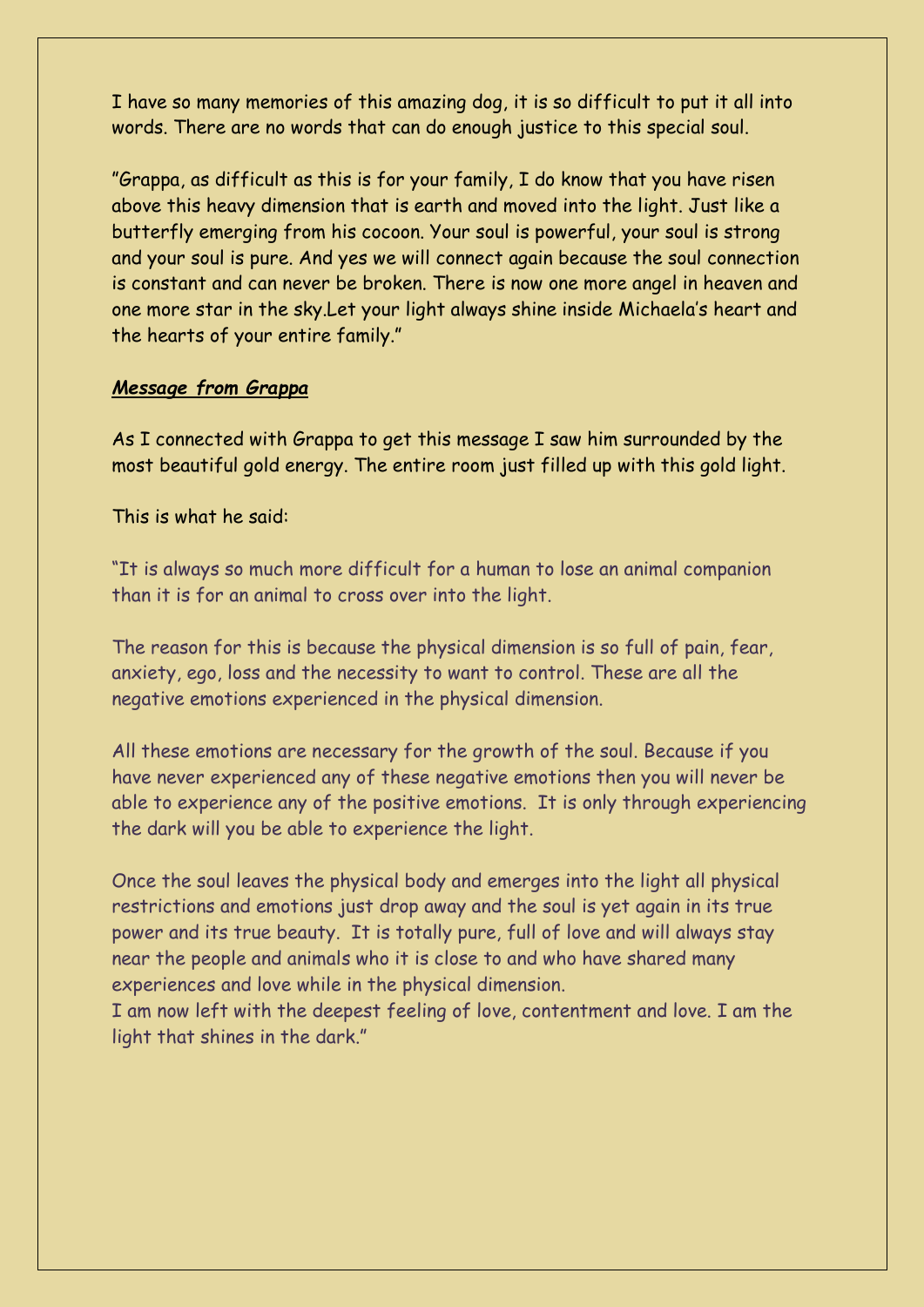# *2015 Highlights and Energies*

One of our biggest highlights this year was when Gabriel joined the family on the  $7<sup>th</sup>$  January. He has brought such fun, love and laughter into the home. Not to mention the destruction of certain items of furniture, clothing and numerous hose pipes and sprinkler systems. He has also developed a huge talent for landscape gardening. He certainly keeps us on our toes. He tells me that the best way to keep grounded is to DIG! Yes, we do have a very grounded dog.



This past year has seen a lot of change and growth for many people and their animal companions. It has not been an easy year but it has been a year filled with laughter and filled with tears. As humans we have a tendency to ''hang onto things'' to try to ''control'' everything around us and to ''resist'' change and the things in life that we are not happy with. So when we come to a year like 2015 where it is all about "letting go" (releasing the old and making place for the new) we resist. This resistance causes great conflict within our bodies and we start to feel huge amounts of stress, anxiety, fear and loss of hope.

I have had many people always asking me how we could change the hectic energies around us to bring calm and peace back into our world. It is not about changing the energies around us. It is more about changing the energies within us. Once we work on our own energies through meditation or other means of reconnecting with our own soul, our own energies will shift and we will be far more able to deal with anything the universe might throw at us in a much more positive and creative way. The change of energies within us will then lead to a change of energies surrounding us and we will start attracting the energies into our lives that we so badly want and deeply deserve.

The energies within us and around us also impact in a huge way on the animas we share our homes with. For this reason it is vital that we keep our own energies strong, healthy and clear so that our animal companions can be strong and healthy.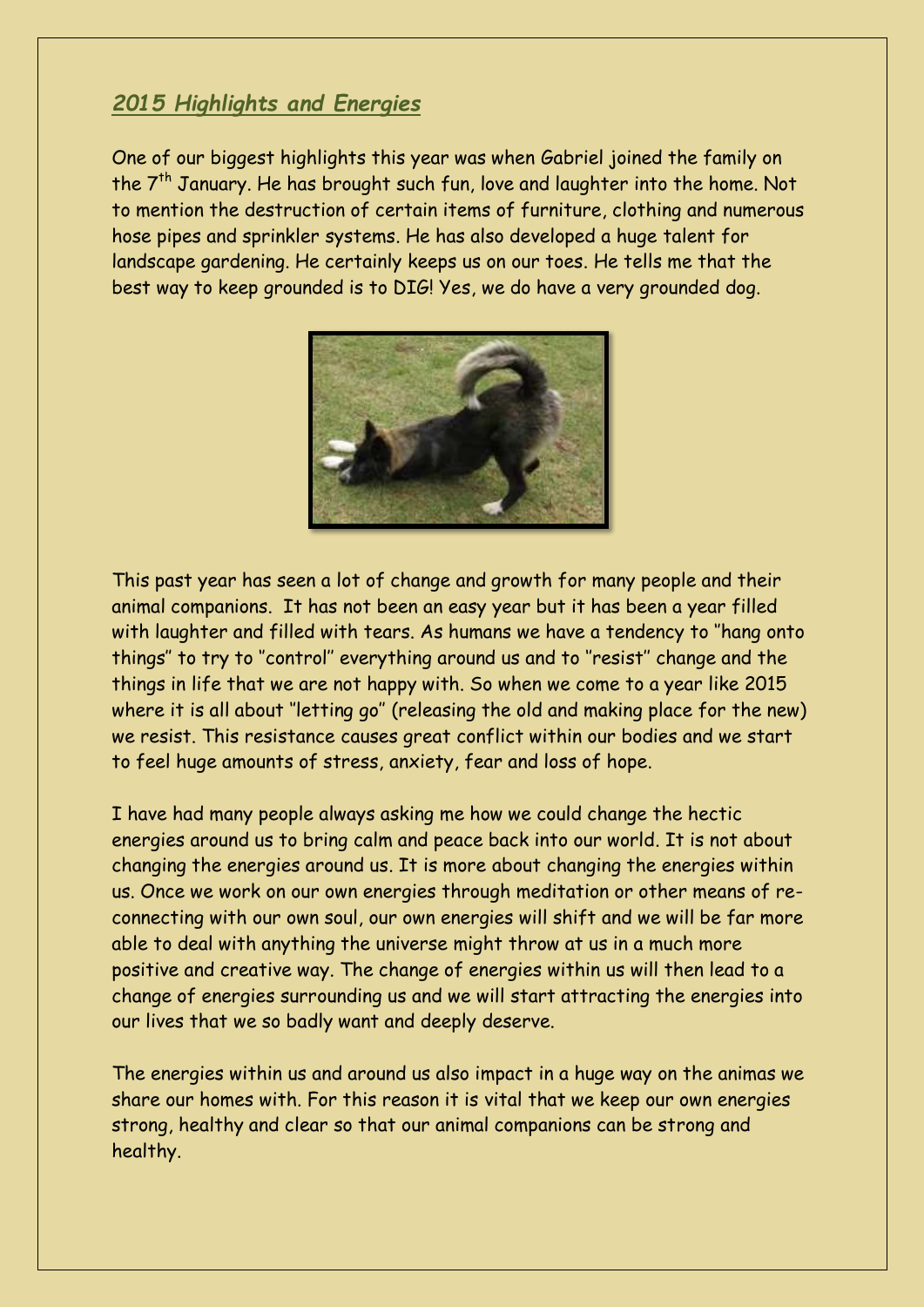Over this past year I have presented many workshops from Benoni, Johannesburg, Pretoria, Cape Town and many other areas. Some of these workshops are held at various venues with bigger groups of participants while others are held in the privacy of private homes. These workshops give me the chance to meet so many amazing animas and their human companions. I always love to see the interaction and connection between the animals and their human companions.

The animals are always so willing and so excited to join our workshops so that they can teach and also tell THEIR side of the story. Sometimes with hilarious results. The animals around us have always got such profound messages and lessons to teach us. However, because of our extremely busy lives we are not always open to hearing or receiving these messages.

Our lives are centred (most of the time) in our heads. If we can start to listen with our ''hearts'' we will be far more in-tune and connected with everyone and everything around us.

It is SO important for us to be a part of the world we live in and not move off to one side and isolate ourselves from experiencing everything around us.

We tend to focus so much on our domestic animals. These ones are closest to us and this is good. However, we must not forget about the wild animals, or the birds in our gardens, or the ants, bees, rabbits and even the larger animals we find in the wild. The insects also have a huge purpose in this universe we live in. Here where I live with my family, we also have snakes which are extremely special as long as they keep out of the house. Snakes have a very powerful energy. They are connected with the Kundalini energy and are extremely grounded. These animals also have a profound effect on all of us. There is a connection between ALL of us and everything surrounding us.

One of my favourite things to do it to sit outside in a quiet part of my garden under a tree and just close my eyes and absorb the sounds of the birds in the trees. Once I totally feel at one with the birds I can start to feel and sometimes hear the tiny sounds of the ants and the beetles scurrying around in the grass. It is a great way to start the day.

At the end of the day I often sit outside under the stars and connect with the energy of the moon. It is beautiful to feel this amazing moon energy surrounding me and the dogs who are usually with me at this time. I always feel so blessed to be surrounded by such amazing souls, energies and beauty.

Yes life is all about the connection!!!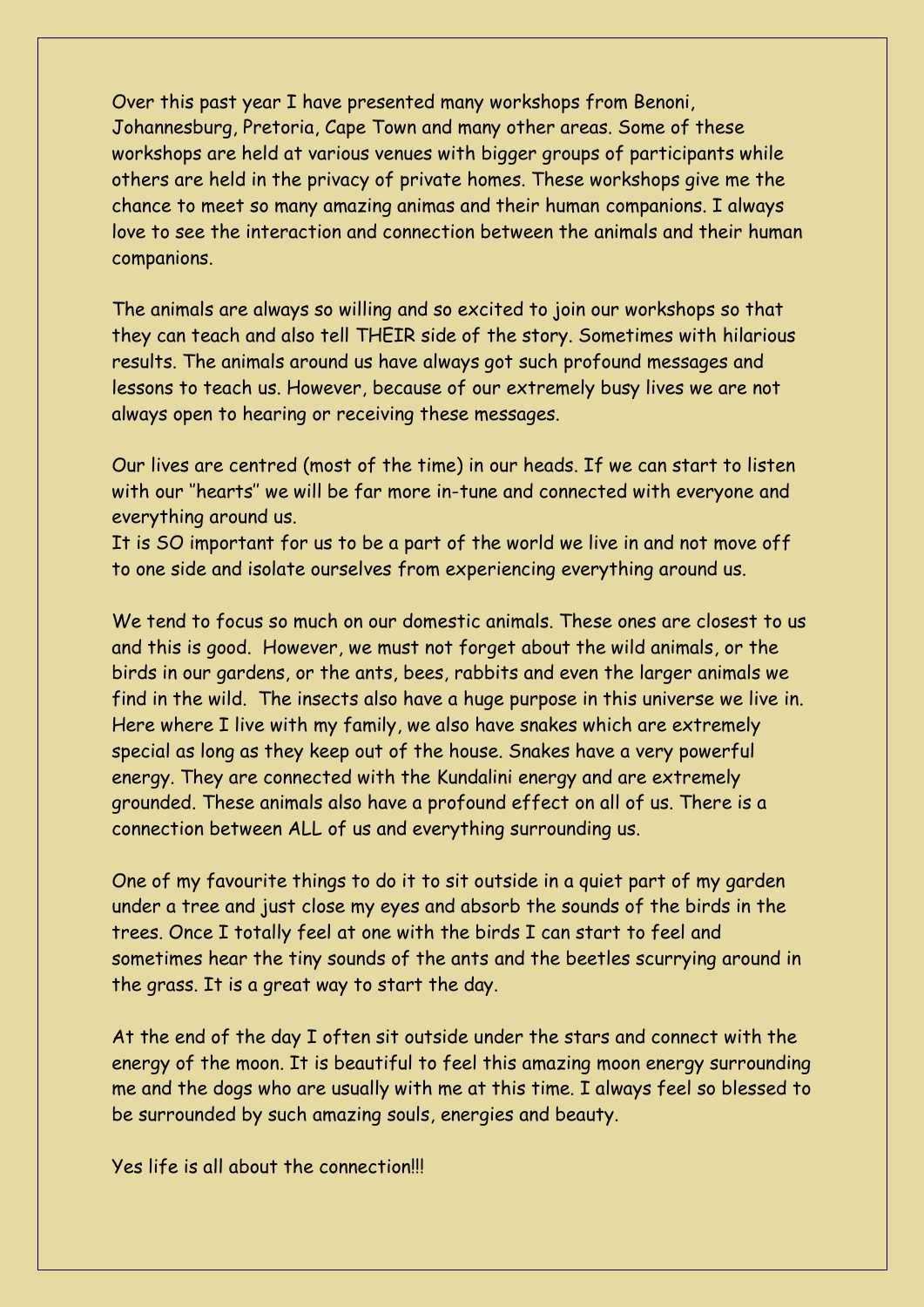# *2016 Workshops*

### *Valentine's Day fundraiser workshop in Henley-on-Klip:*

On Valentine's Day 14<sup>th</sup> Feb 2016 I will be running a very special fundraiser/workshop in Henley-on-Klip at the Henley Hound Restaurant, Ewelme Road. The Henley Hound are proud supporters of Rainbow Nation Animals and welcomes the opportunity to host this unique workshop.



This will be a special and different workshop focusing on the heart and soul connection with the love-ofyour-life animal companion. We will be concentrating on the soul of our animals and how to make the ultimate heart connection with them.

A fantastic buffet lunch with vegetarian options prepared by a top chef will be included and all proceeds will go to Rainbow Nation Animals Township

Project. Please join us and bring your partner and friends and help us make this a day to remember for these awesome and very special township animals. For more information please contact Helen on 082 553 7700 or [helen@net1.co.za](mailto:helen@net1.co.za)

### **February 2016 – Durban, KZN**

I am very happy to say that in the beginning of 2016 I will be back in KZN for a two day workshop. This will be held in Warner Beach on  $27<sup>th</sup>$  &  $28<sup>th</sup>$  Feb. Space is limited so please book early to secure a spot of this workshop. See our website for more info.

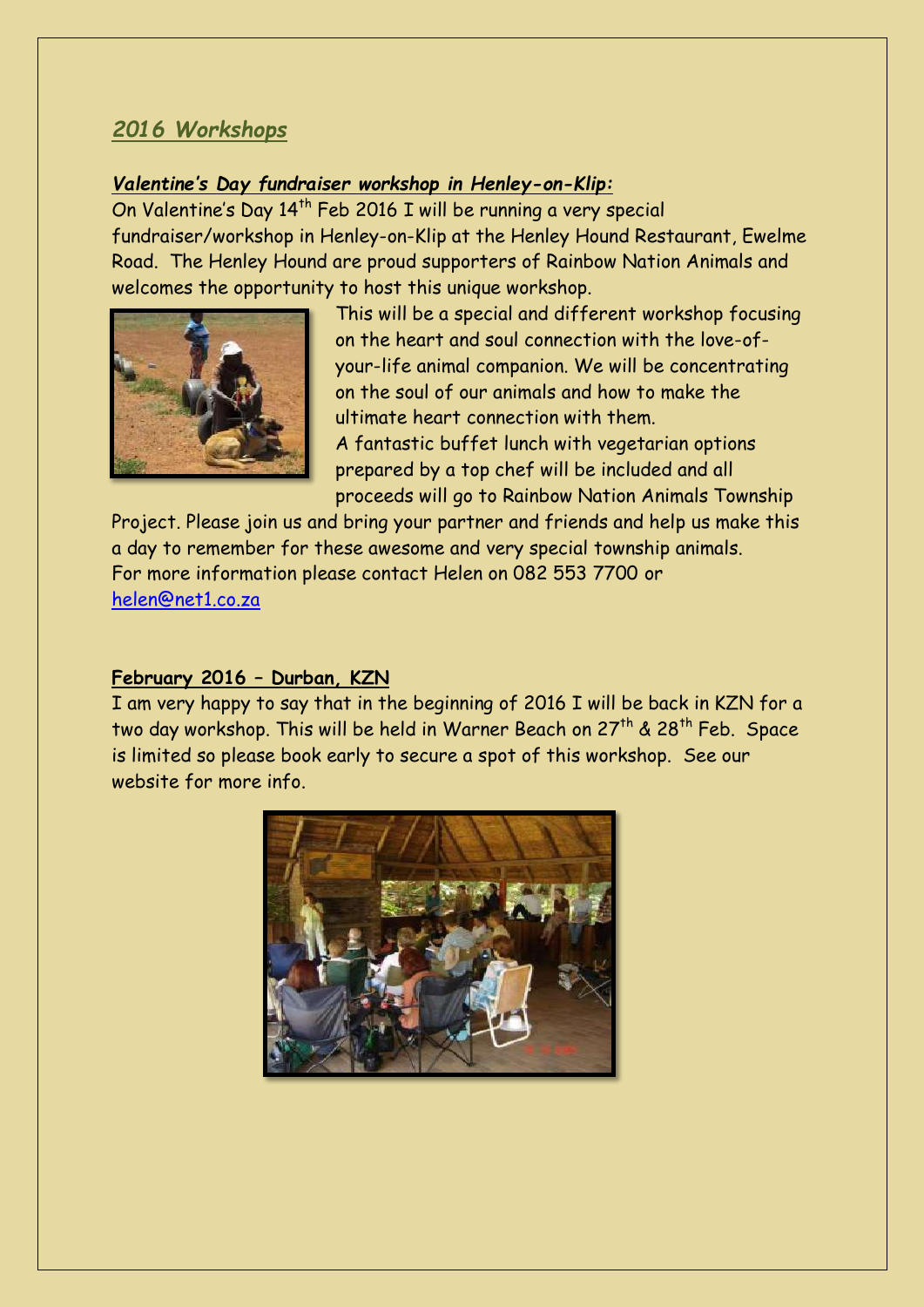# *Christmas wish*

Please give some thought to the animals less privileged that are living in rescue centres around the country as well as the township animals this festive season. Help them and support them so that they too can enjoy this time of year without fear, pain or anxiety. A little can go a long way so please donate even a small percentage of what you would spend on yourselves and your families this December. Please remember to make adequate plans for your own animal companions for the time you are away. They give us so much love and support throughout the year, so let's not make THEIR worst fears come to pass. Keep them and yourselves safe and protected this festive season.



The animals of the Earth are amongst God's very special creatures; they help us work, carry us, guard our homes at night, and best of all They bring us joy and laughter.

St. Francis of Assissi

### *Some pig magic!*

How many of you have ever spent some quality time connecting and being around pigs? Pigs have got THE most terrible reputation of being smelly, dirty and vicious. Well, let me dispel all these myths. And yes, I am talking from experience as I have two of my own little pigs who have been a huge part of my family for around ten years now.

Pigs in actual fact are listed as one of the most intelligent animals around. They are also extremely clean and very loving and

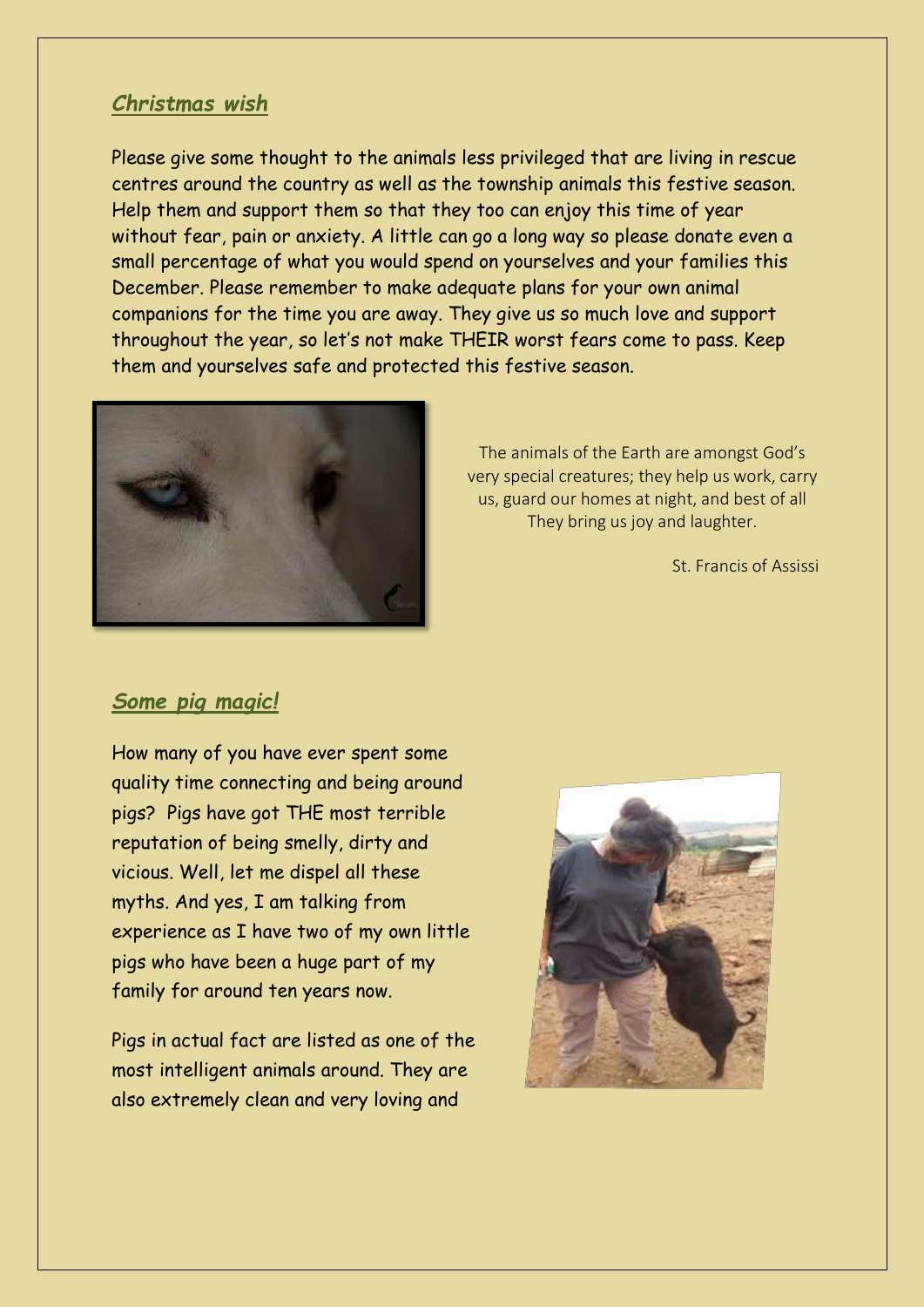friendly most of the time. The reason people think of them as ''dirty'' is because most farmers with pigs keep them in small pens where they are forced to do all their business in their pen.

It is very degrading for a pig to walk and sleep in their toilet area. When I look at Merri and Pippin (my piggy ladies) they always do their business in one place on the property. Their sleeping quarters are always spotlessly clean.

They are also extremely sensitive and don't respond well to loud noises or harsh words. They are gentle and loving and give us so much pleasure. Sometimes they are even easier to train than the dogs (but please don't tell the dogs).

When I work with pigs on a telepathic level they are generally so open and have a lot of wisdom to share with us. However sometimes they can be a little emotional!

Pigs also need care, love and respect from us just as all other animals do.

Recently my friend Keli and I spent a lovely morning visiting the Pigs & Paws Rescue Centre in Hennops River Valley. This is an unbelievable rescue centre for pigs and dogs and is run by Lesley. As far as we know it is the only registered pig rescue in South Africa.

Lesley runs the entire Centre on her own, with the help of her two very committed staff members.



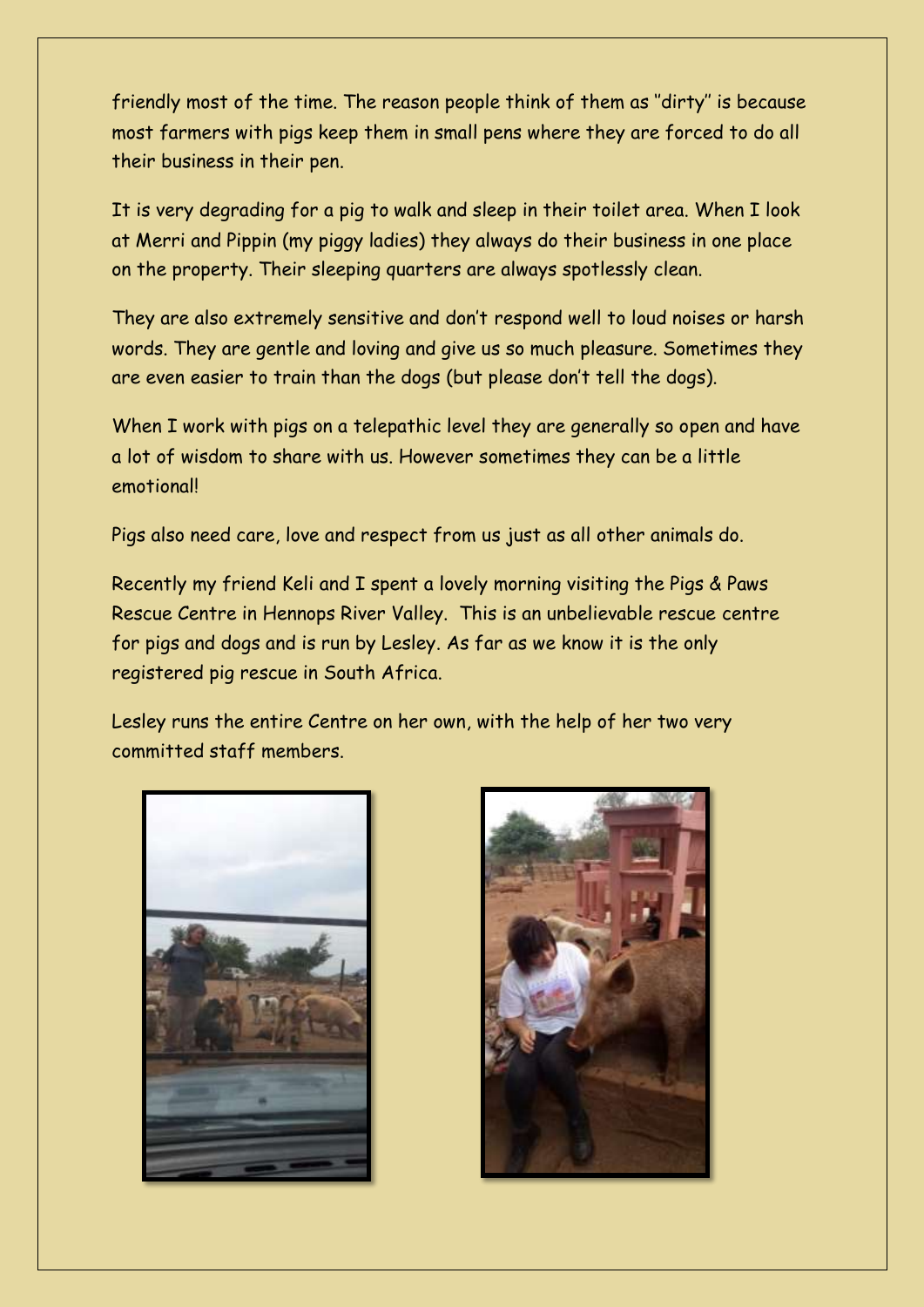It was a long drive on a very bumpy dirt road to get to the Centre. When we arrived Keli said to me, ''Someone should have warned us to wear our sports bras!''

We were greeted at the gate by a huge number of dogs and pigs happily wandering around together. There was such a lovely happy energy on the property.

We were introduced to lots of pigs with different shapes, sizes, colors and personalities. All of them were so happy and content and followed us around as we went to meet everyone. Even all the dogs came around with us. There were only a handful of recent arrivals who were still adjusting and in the process of becoming happy and healthy. One of these pigs had been there only two days. He had been confiscated from a very abusive home and brought to the Centre so that he could be safe, happy and loved.

Each garden had its own mud pool for the pigs (and dogs) to play in. Mud is an essential for pigs as this is the only way they can cool down in the hot months (pigs don't have temperature control in their systems so they can over heat very easily) The mud also keeps their skin protected from the sun amongst other things.



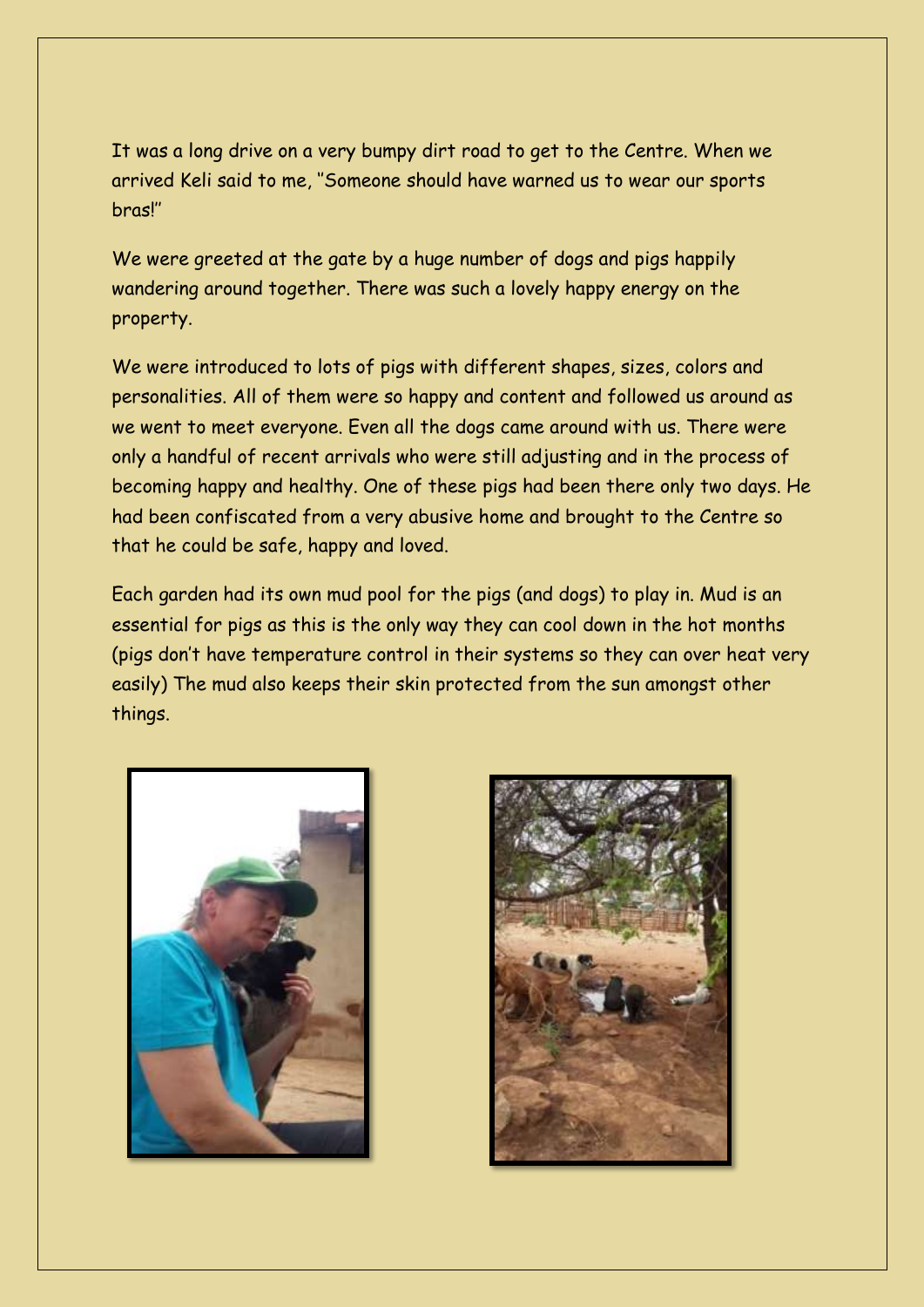We also met some amazing happy and VERY muddy dogs. By the end of our visit we had more mud on us than the pigs (thanks to the dogs).

The work Lesley and her team are doing is amazing. Thank you, Lesley, for allowing us to spend time with your pigs and your dogs. We wish you all the best for the amazing work you are doing.

Please, if any of you would like to foster a pig or adopt a dog or donate to this cause, connect with Lesley on Facebook at Pigs 'n Paws.

These next few words were taken off the home page of their website.

# *"Thank you for joining us!*

*We are based in the Hennops River Valley in the province of Gauteng, South Africa - and as far as we know, are the only registered Pig Sanctuary in South Africa, possibly in the whole of Africa. I hope to be proved wrong as there is a sad need for pig friends this side of the world.*

*Living on a continent that is in the midst of one human disaster or another and with a fast disappearing iconic Wild life, you may ask…* 

*Why Pigs? For starters, we love lost causes and this battle is lost before we have even begun. While we save one pig, millions are being slaughtered every minute. And of course, we love Pigs. How could you not? As a Sanctuary we have had to learn the hard way - on our own with no precedent, no one to turn to when things went horribly wrong. Mistakes? We have made a few. We have learned and are still learning. I don't think we will ever stop learning.* 

*Come with us on this rich, rewarding, Sometimes sad and frustrating journey.*

*Come meet the pigs …. And some paws."*



Let's see if we can help to give these pigs and dogs a happy food filled Christmas.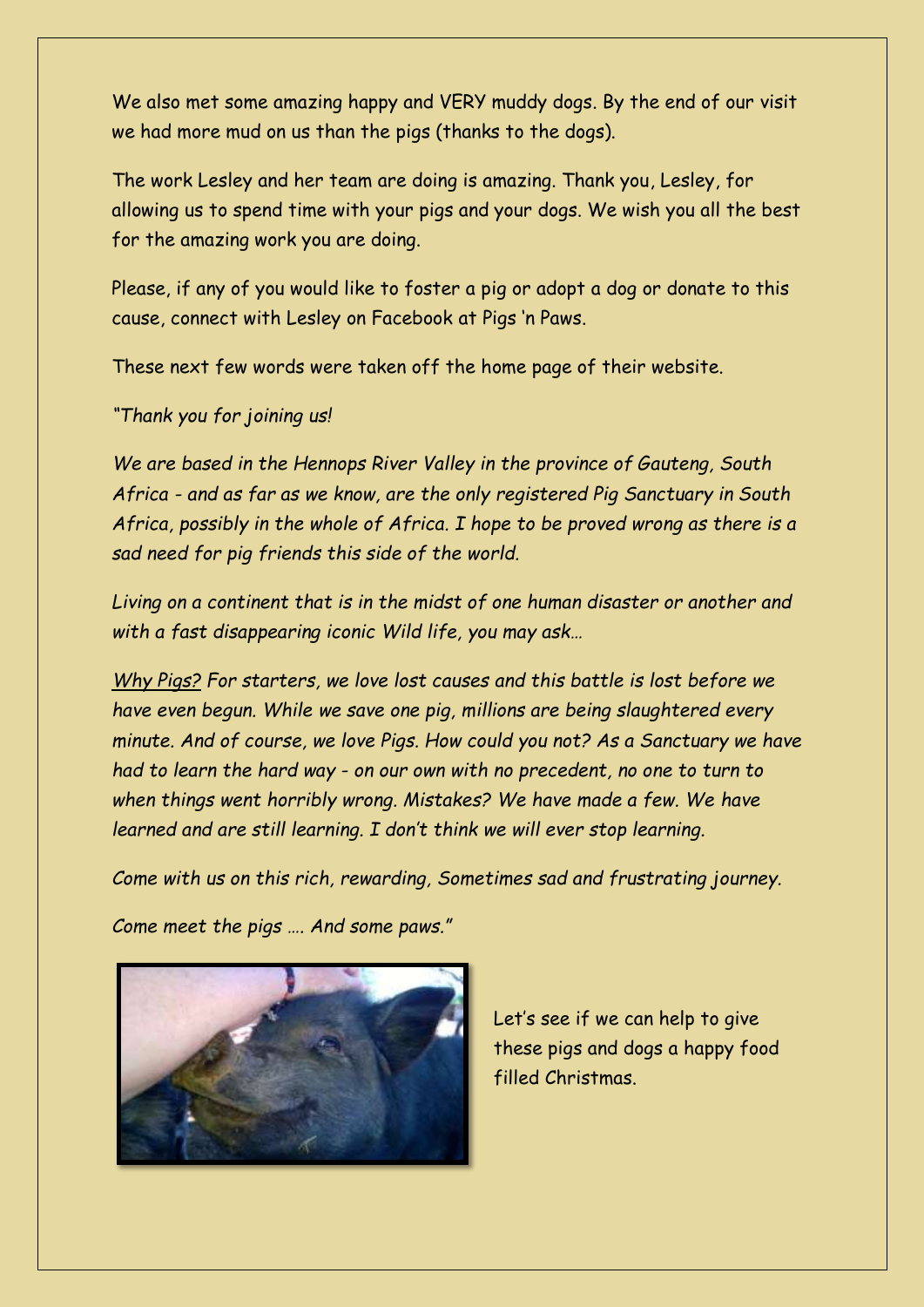# *Sammy's snippet*

Warmest of soul greetings to all,

For this newsletter, I approached my dog, Abbey, and asked if she would share a message with everyone as this was a special End-of-Year newsletter.

Here she is busy with "kiddie-training"… (training the next generation of human puppies in the art of walking mindfully with a dog).



### Her message:

"What is a year, and why do you humans feel the need to separate things into smaller things and then celebrate endings?

Just Be and Allow. What is time? It is something you humans have created and have now become captured by your own creation. You look backwards and mourn the passing of it, you look forwards and worry about the coming of it, so much so that you forget to just Be… right here right now. Allow things to go by, allow things to happen, time itself does not change you. Only you change by allowing yourself to change. And for that, you do not need time. You need love, forgiveness, understanding and a furry pawprint across your heart. "

So all our love and best wishes to just being at this time of year.

Sammy, Abbey, Peanut, Puffin and Kiara (and Christopher in spirit)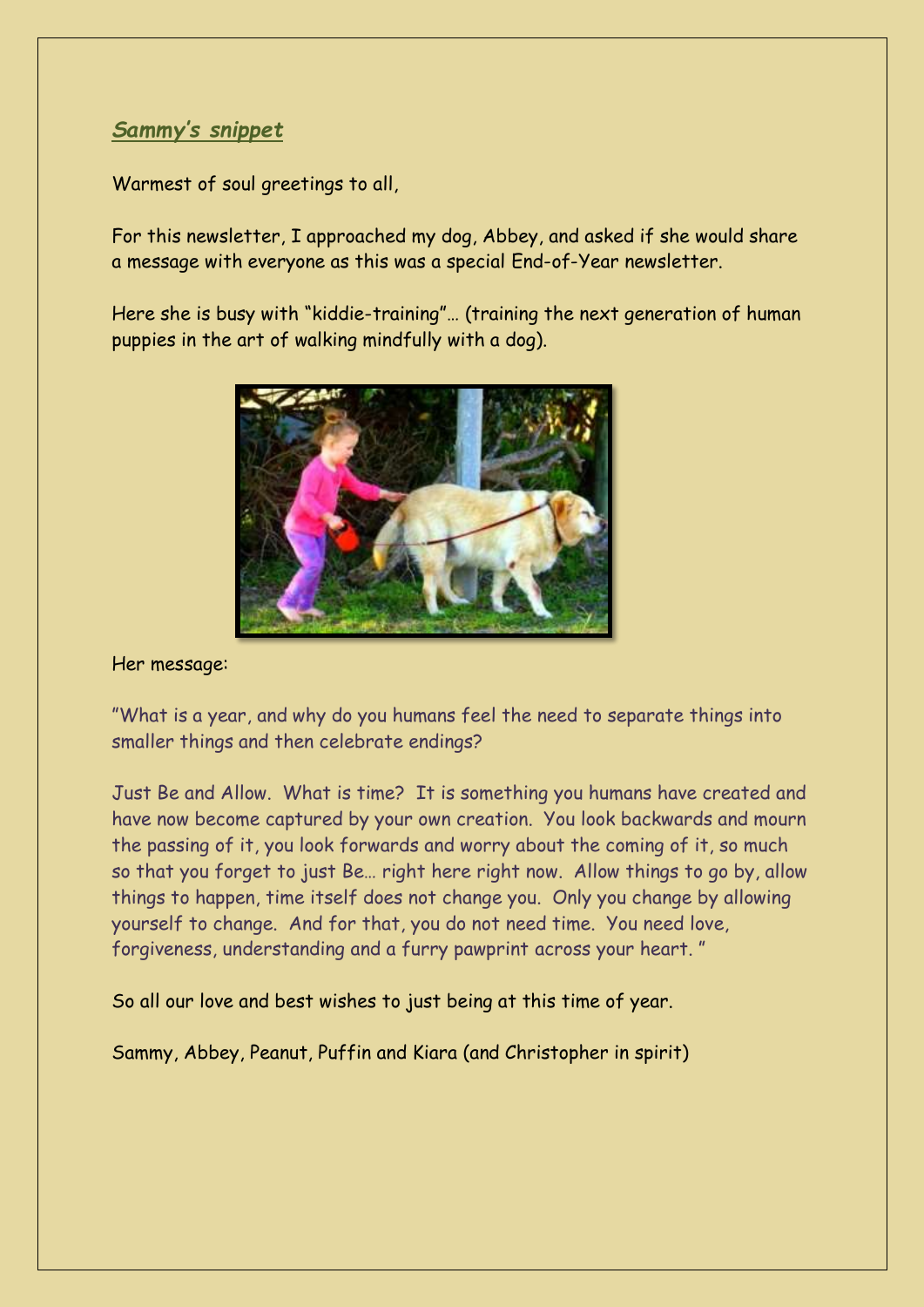# *Animal Message Cards*

#### *Enzo*

This animal message card was chosen by Enzo. He is a fun loving, entertaining and happy boy who loves attention and swimming.





### *Guinness*

Here we have Guinness who chose the next card. Guinness is such a loving, stable and wise cat with a lovely personality, and loves his tummy being rubbed.





Thank you Enzo and Guinness for these message cards.